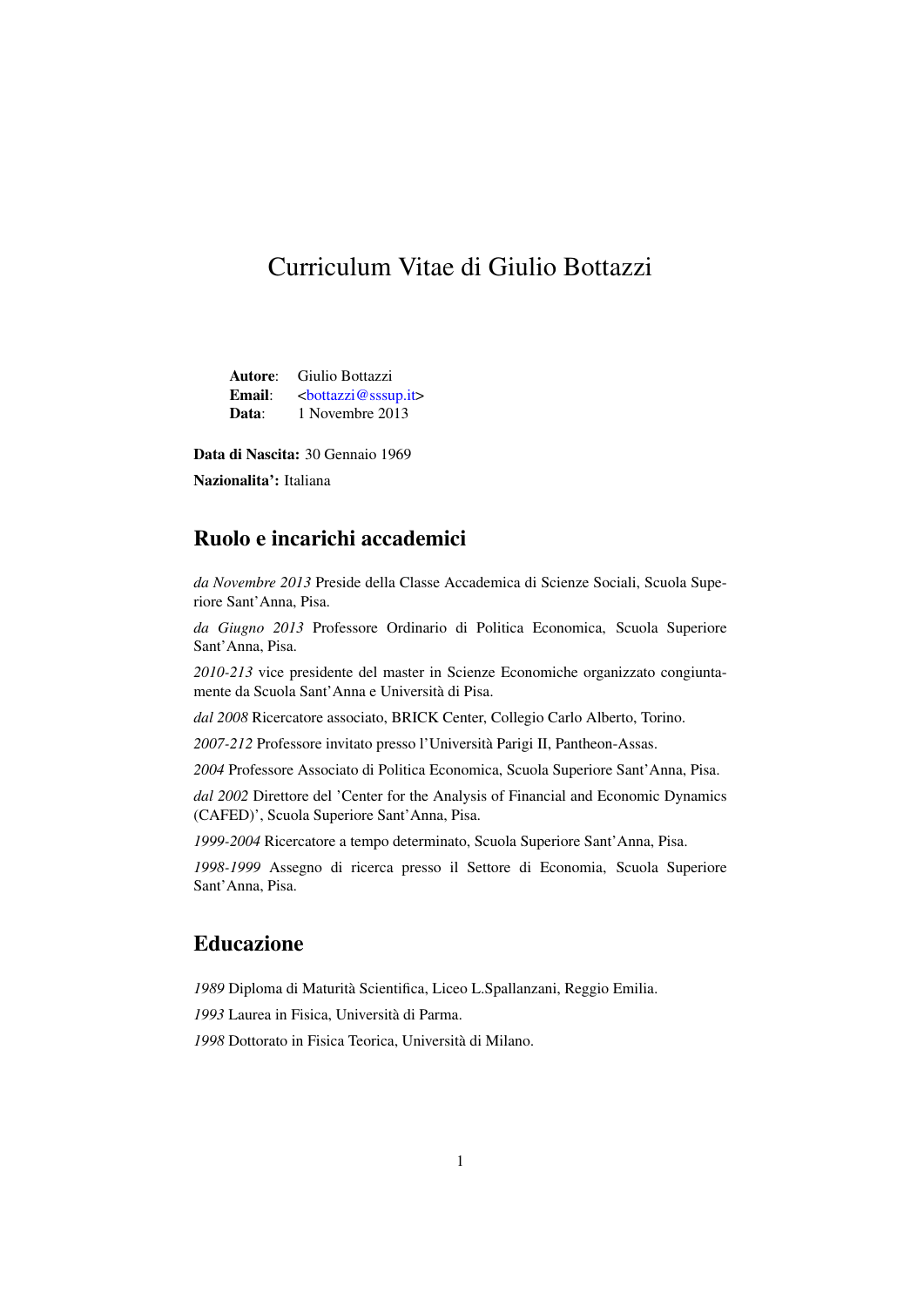#### Scuole internazionali frequentate

*1998* School on the mathematics of economics, SISSA, Trieste, Italy.

*1997* Cracow School of Theoretical Physics XXXVII Course, Zakopane, Polland.

*1995* CTEQ-DESY School on Theory and Phenomenology, Bad Lauterberg, Germany.

*1995* International School of Physics 'Enrico Fermi', CXXX Course 'Selected Topics in Non Perturbative QCD', Varenna, Italy.

*1994* International School of Subnuclear Physics, 32nd Course, Erice, Italy.

*1994* St.Petersburg Winter School in theoretical physics, San Petersburg, Russia

### Attivita' di insegnamento

*1998-1999* Esercitatore di Matematica presso la Facoltà di Scienze Alimentari dell'Università di Parma, Italia.

*1998-1999* Esercitatore di Matematica presso la Classe di Scienze Sociali, Scuola Superiore Sant'Anna, Italia.

*2000-2001* Esercitatore di Matematica presso la Facoltà di Ingegneria della Università di Modena e Reggio, Italia.

*1999-2003* Coordinatore dei corsi di Matematica e Statistica del Dottorato Sperimentale in Economia e Management, Scuola Superiore Sant'Anna.

*dal 2004* Docente di Dinamica Industriale, Econometria e Sistemi Dinamici applicati all'Economia, Scuola Superiore Sant'Anna.

*2007-2012* Docente di Economia, Università Parigi II, Pantheon-Assas.

*2007* e *2009* Docente di Economia Internazionale per il programma DIMETIC, Pecs University, Hungary.

*dal 2008* Docente di Metodi Matematici, International PhD Program in Economics, Scuola Superiore Sant'Anna.

*2010-2011* Microeconomia (corso in inglese), Laurea Magistrale in Scienze Economiche, Universita' di Pisa.

*dal 2011* Economia Finanziaria (corso in inglese), Laurea Magistrale in Scienze Economiche, Universita' di Pisa.

### Affiliazioni e incarichi

Dal 2003 membro della Societa' Italiana Caos e Complessita'

Dal 2004 membro della Societa' Italiana degli Economisti

Dal 2005 membro della International Schumpeterian Society.

Dal 2006 membro della European Economic Association.

2007 Membro della Commissione Scientifica della 'Società Italiana di Statistica' per le ricerche economiche ed ambientali.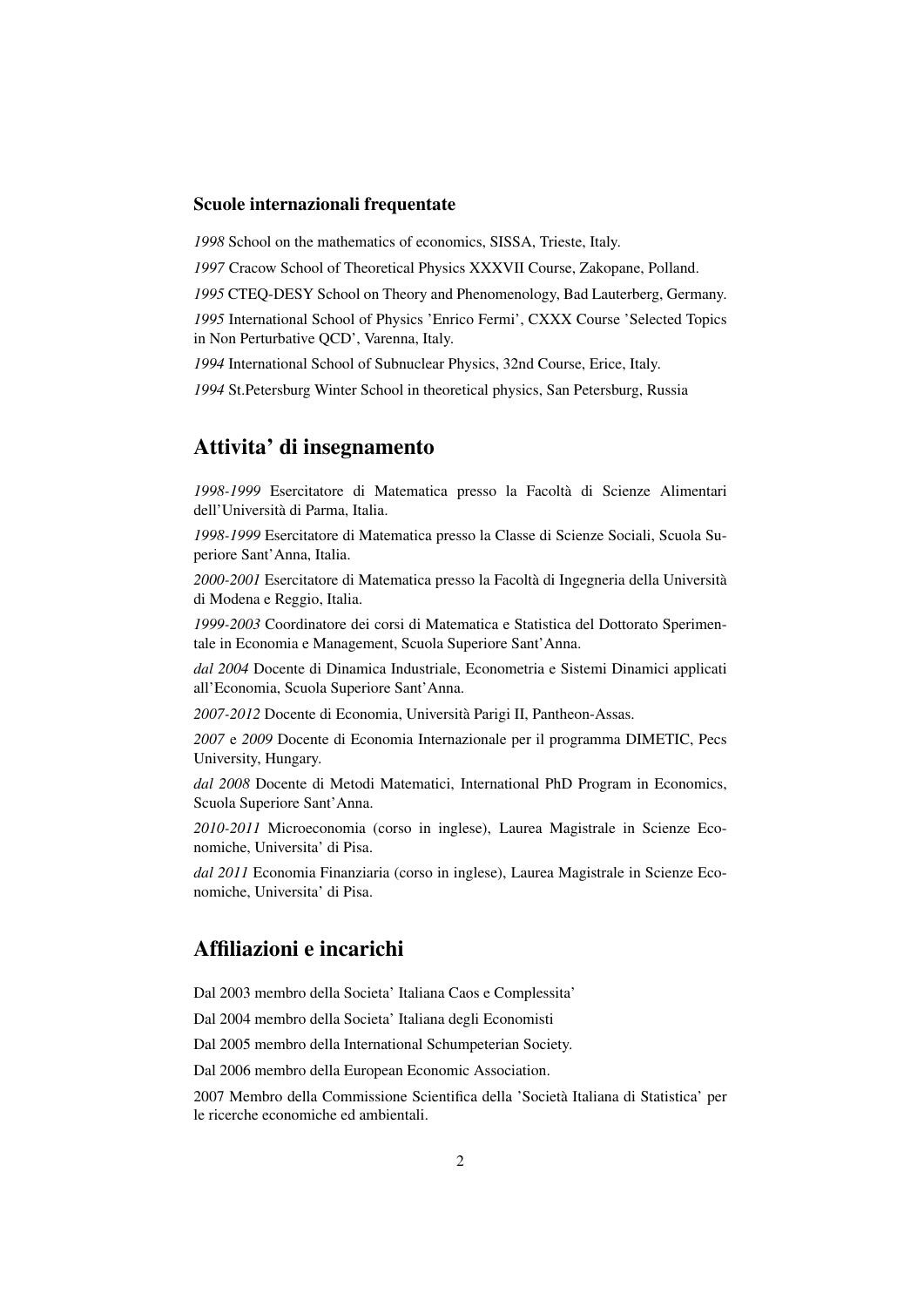# Attivita' Scientifica

### Referee

Dal 1998 collabora con le seguenti riviste:

- ∙ Empirical Economics
- ∙ Europhysics Journal-B
- ∙ International Journal of Industrial Organization
- ∙ Industrial and Corporate Change
- ∙ Information Sciences
- ∙ Journal of Business and Economic Statistics
- ∙ Journal of Economic Dynamics and Control
- ∙ Journal of Evolutionary Economics
- ∙ Journal of Econometrics
- ∙ Journal of Mathematical Economics
- ∙ Physica A
- ∙ Research Policy
- ∙ Review of Social Studies
- ∙ Review of Industrial Organization
- ∙ Regional Studies
- ∙ Small Business Economics
- ∙ Structural Change and Economic Dynamics

### Organizzazione di incontri e consulenza scientifica

October 2013, "The growth of firms and countries", PRIN final worskshop, Rome, Italy.

September 2013, Summer School of Mathematics for Economics and Social Sciences, Second Edition, San Miniato, Italy

December 2012, "The growth of firms and countries: distributional properties and economic determinants", PRIN mid-term worskshop, Pisa, Italy.

September 2012 "Summer School of Mathematics for Economics and Social Sciences", San Miniato, Italy.

October 2011, "The growth of firms and countries", PRIN Project kick-off meeting, Pisa, Italy.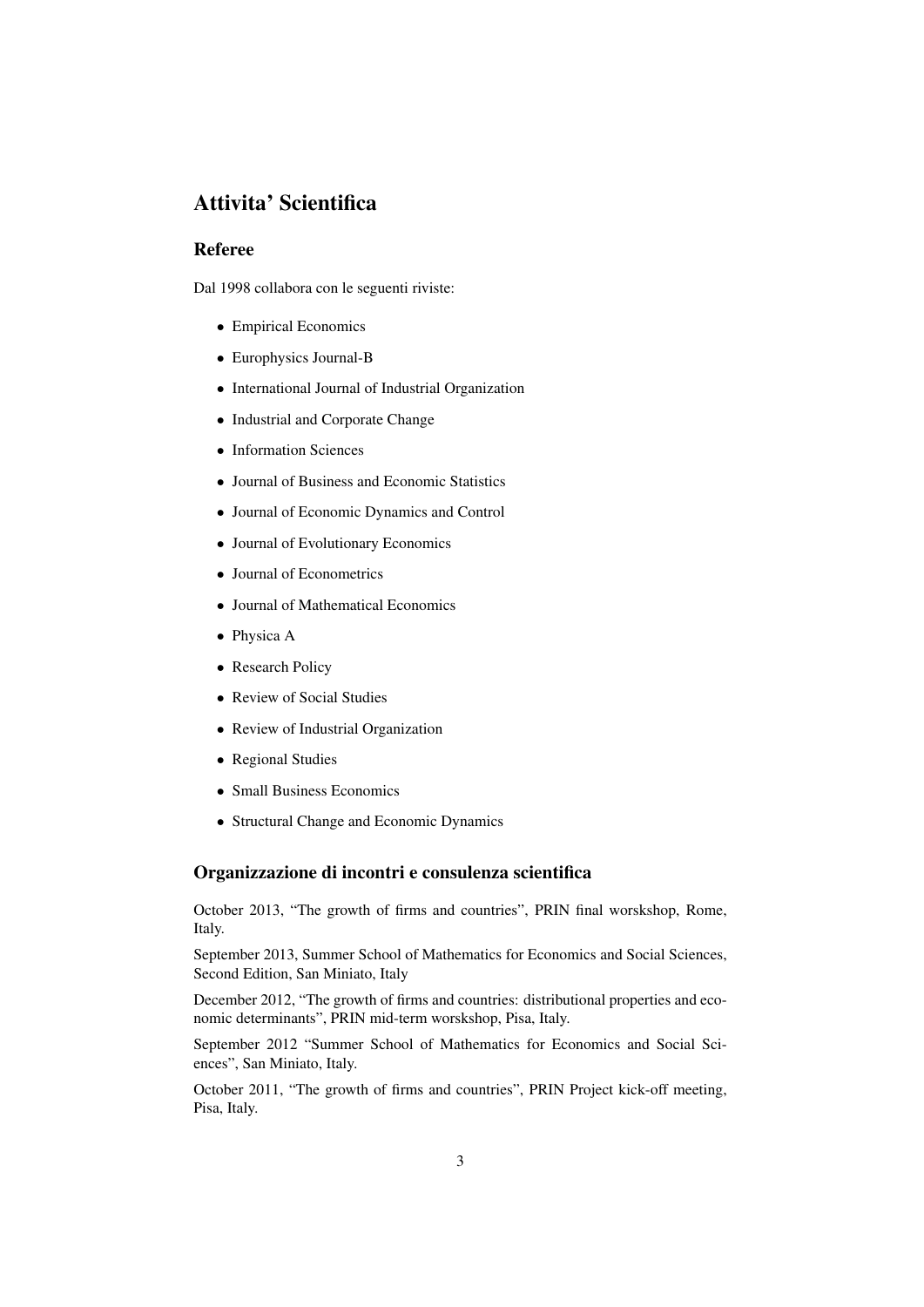February 2011, "EMAEE 2011: 7th European Meeting on Applied Evolutionary Economics", Pisa, Italy.

December 2009, "Markets and firms dynamics: from micro patterns to aggregate behaviors", Université des Antilles et de la Guyane, Pointe-à-Pitre, Guadalupe, France.

October 2009 "Evolution and market behavior in economics and finance", Mathematics Research Center "Ennio De Giorgi", Pisa, Italy.

October 2008 "The dynamics of firm evolution: productivity, profitability and growth", Scuola Superiore Sant'Anna, Italy.

June 2008 "ENTREPRENEURSHIP AND INNOVATION", 25th DRUID Celebration Conference 2008, Copenhagen Business School, Denmark.

July 2007 'The Emergence and Impact of Market : The Case of Fish Markets', Tromsø, Norway.

September 2007 'Agent Based Models for Spatial Systems in Social Sciences & Economic Science with Heterogeneous Interacting Agents', La Londe les Maures, France.

September 2006 'Artificial Economics 2006', Aalborg, Denmark.

May 2006 'Complexity 2006', Aix-en-Provence, France.

Agust 2004 IWAMEM -- 'Data Mining and Adaptive Modelling Methods for Economics and Management', University of Pisa, Pisa, Italy.

April-July 2002 'Fiancial Markets: mathematical, statistical and economic analysis', Centro di Ricerca Matematica E. De Giorgi, Pisa, Italy.

#### Principali presentazioni dei lavori

May 2013 speaker and tutorial teacher, 18th Annual Workshop on Economic Heterogeneous Interacting Agents, University of Reykjavik, Island.

June 2012 speaker and tutorial teacher, 17th Annual Workshop on Economic Heterogeneous Interacting Agents, University of Pantheon-Assas, Paris II, France.

February 2012 invited speaker, Financing Innovation and Growth: Reforming a Dysfunctional System, London, UK

February 2012 invited speaker, External Developments Division of the European Central Bank, Frankfurt, Germany.

June 2011 invited speaker, SAET Conference, Ancao, Portugal.

June 2011 invited speaker, International Conference STOCHASTIC ECONOMICS AND FINANCE, University of Bergen, Bergen, Norway.

January 2011 invited speaker, Second International Meeting of TOM Society, Universitat Pompeu Fabra, Barcelona, Spain.

October 2010 invited speaker "Quantifying and Understanding Dysfunctions of Financial Markets", Luvein, Belgium

September 2010 invited speaker "Toward an Alternative Macroeconomic Theory" Central European University, Budapest

June 2010 "11th Workshop on Optimal Control, Dynamic Games and Nonlinear Dynamics", University of Amsterdam, The Netherlands.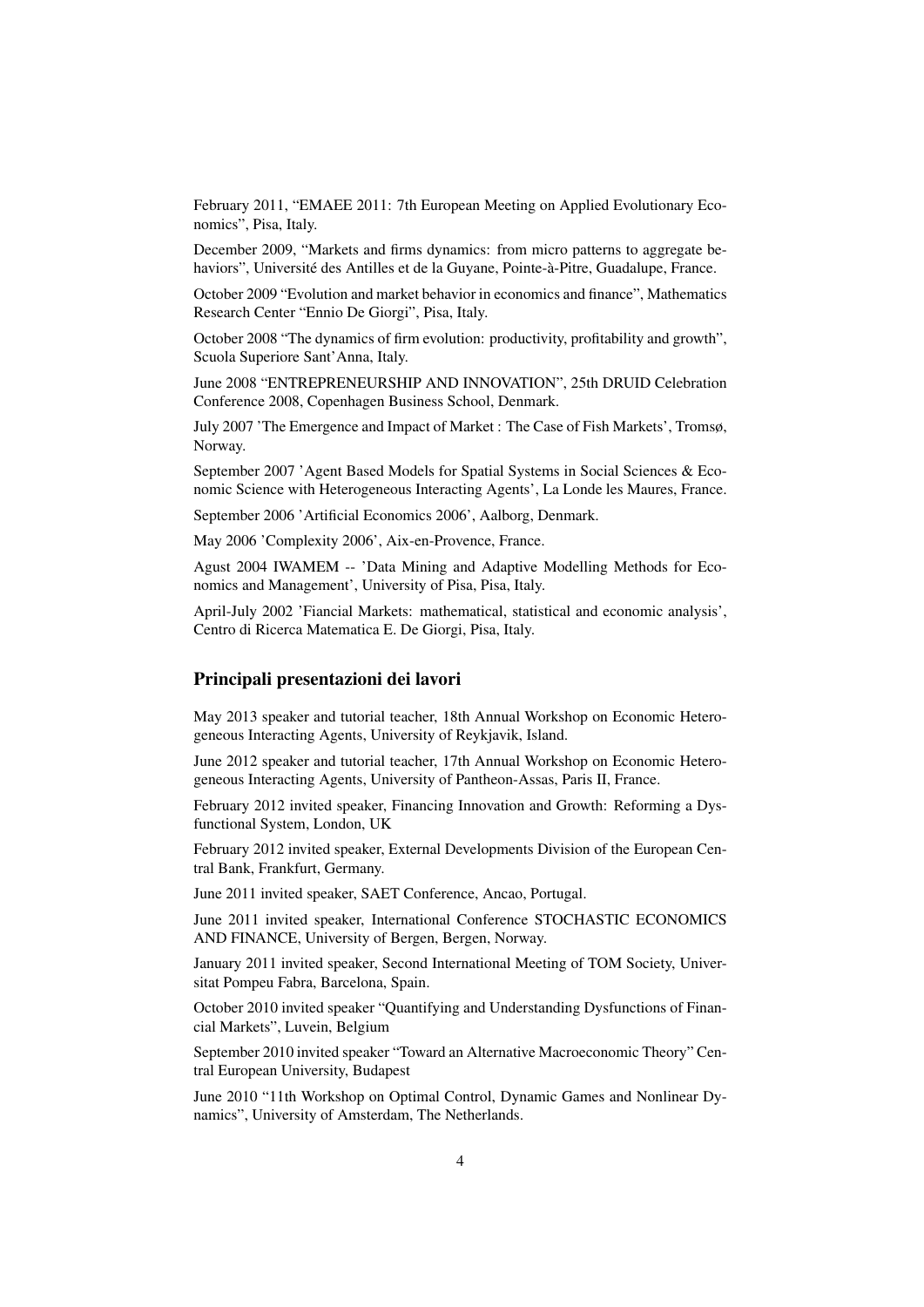June 2010 "International Schumpeter Conference", Aalborg University, Denmark.

June 2009 invited speaker "Common Complex Collective Phenomena: implications for economic and social policy making", Cracow, Polland.

January 2009 invited speaker at the Workshop "Ten Years of CeNDEF", University of Amsterdam, The Netherlands.

November 2008 invited speaker at the Workshop "Revolving Doors: Entrepreneurial Survival and Exit", Rotterdam School of Management, The Netherlands.

October 2008 invited speaker at the 3rd Toyota CRDL Workshop "Mathematical Methods in Complex Systems", Gemenos, France.

August 2008 EEA-ESEM 2008, Milano, Italy.

June 2008 "Computing in Economics and Finance", Paris, France.

April 2008 session organizer "DIME Scientific Conference", BETA/PEGE, Strasbourg, France.

February 2008 invited speaker "FIG workshop", CIRCLE, Lund, Sweden.

November 2007 invited speaker 'Second European PhD Complexity School', Torino, Italy.

October 2007 invited speaker 'S.I.E. Annual Conference', Torino, Italy.

October 2007 invited speaker "Complexity in Economics and Finance", Leiden University, the Netherland.

August 2007 EEA-ESEM 2007, Budapest, Hungary.

September 2006 invited speaker "Policy Implications from Recent Advances in the Economics of Innovation and Industrial Dynamics", Open University, London.

June 2006 'International Schumpeter Conference', Nice, France.

May 2006 'Complexity 2006', Aix-en-Provence, France.

September 2005 'Artificial Economics 2005', Lille, France.

May 2005 invited speaker 'Third SPIE International Symposium Fluctuations and Noise' Austin, Texas

November 2004 invited speaker 'Workshop On Interactions and Markets', Pisa, Italy.

June 2004 invited speaker 'Workshop On Nonlinear Dynamics in Economics' Trieste, Italy.

June 2004 'Schumpeter 2004 Conference', Milano, Italy.

October 2003 invited speaker 'Workshop on Economic Dynamics', Bolzano, Italy.

October 2003 ['Wild@Ace'](mailto:) Torino, Italy.

September 2003 '13th European Colloquium on Quantitative and Theoretical Geography', Lucca, Italy.

September 2003 'Clusters, Industrial Districts and Firms. The Challenge of Globalization' Modena, Italy.

April 2003 'European Meeting on Applied Evolutionary Economics', Augsburg, Germany.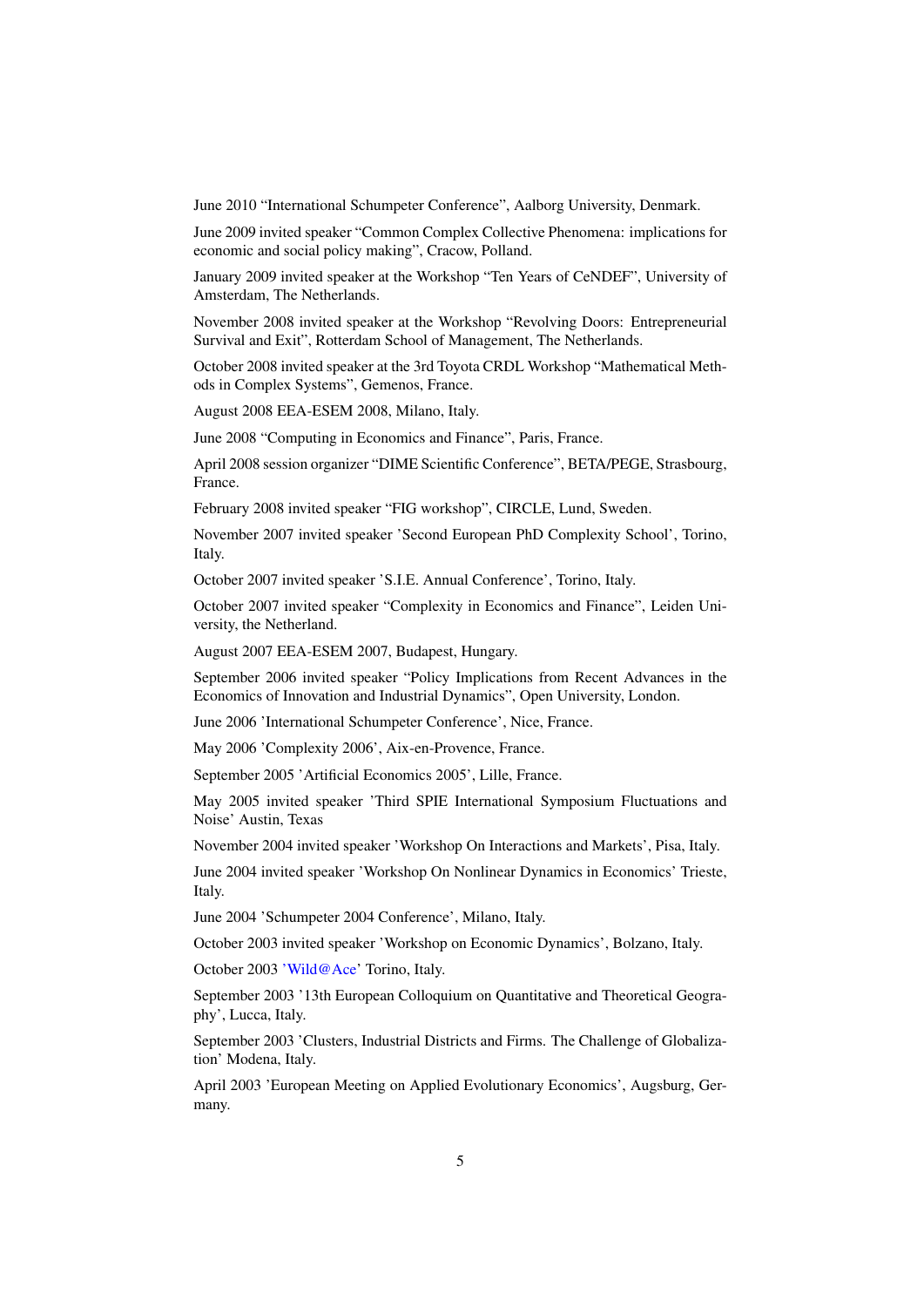April 2003 'Reinventing Regions in the Global Economy', Pisa, Italy.

March 2003 invited speaker 'The Evolution of Innovation and Market Structure in the Pharmaceutical and Biotech Industry: Alternative Models and Interpretations', Londra, United Kingdom.

March 2003 '11th Annual Symposium of the Society for Non Linear Dynamics and Econometrics' SNDE-2003, Firenze, Italy.

September 2002 EARIE'29 29-th Annual Conference of the European Association for Research in Industrial Economics' Madrid, Spain.

June 2002 'Evolutionary Finance Conference', Zurich, Switzerland.

May 2002 WHEIA2002 'Workshop on Economics with Heterogeneous Interacting Agents', Trieste, Italy.

April 2002 'Local Models of Development, Clusters of Firms and Local Innovative Systems' Varese, Italy.

September 2001 'European Meeting on Applied Evolutionary Economics', Vienna, Austria.

June 2001 'Society for Computational Economics 2001 Conference' Yale University, New Haven, Connecticut.

Giugno 2001 'Complexity and Industrial Clusters' , Milan, Italy.

June 2001 WHEIA2001 'Workshop on Economics with Heterogeneous Interacting Agents', Maastricht, Netherland.

June 2000 'Third ESSY workshop', Berlin, Germany.

June 1999 WHEIA1999 'Workshop on Economics with Heterogeneous Interacting Agents', Genova, Italy.

Luglio 1998, 'ICHEP 98, XXIX International Conferencd on High Energy Physics' Vancouver, Canada.

Giugno 1998, Congresso Internazionale 'Low x Physics at HERA', DESY Zheuten (Berlin), Germania.

Settembre 1996, V Seminario Nazionale di Fisica Teorica (V National Seminary of Theoretical Physics), Parma.

Maggio 1996, 'Cortona 96: Convegno Nazionale Informale di Fisica Teorica ' ( Cortona 96: National Informal Conference of Theoretical Physics), Cortona.

#### Finanziamenti ricevuti nei seguenti progetti

Economia dei Media Sociali: Informazione e Reputazione nella Rete

period: 2013-2015 type: FORTEC Research Grant sponsor: Tuscany Regional Council role: Lead Scientist

Market Selection and Aggregate Economic Outcomes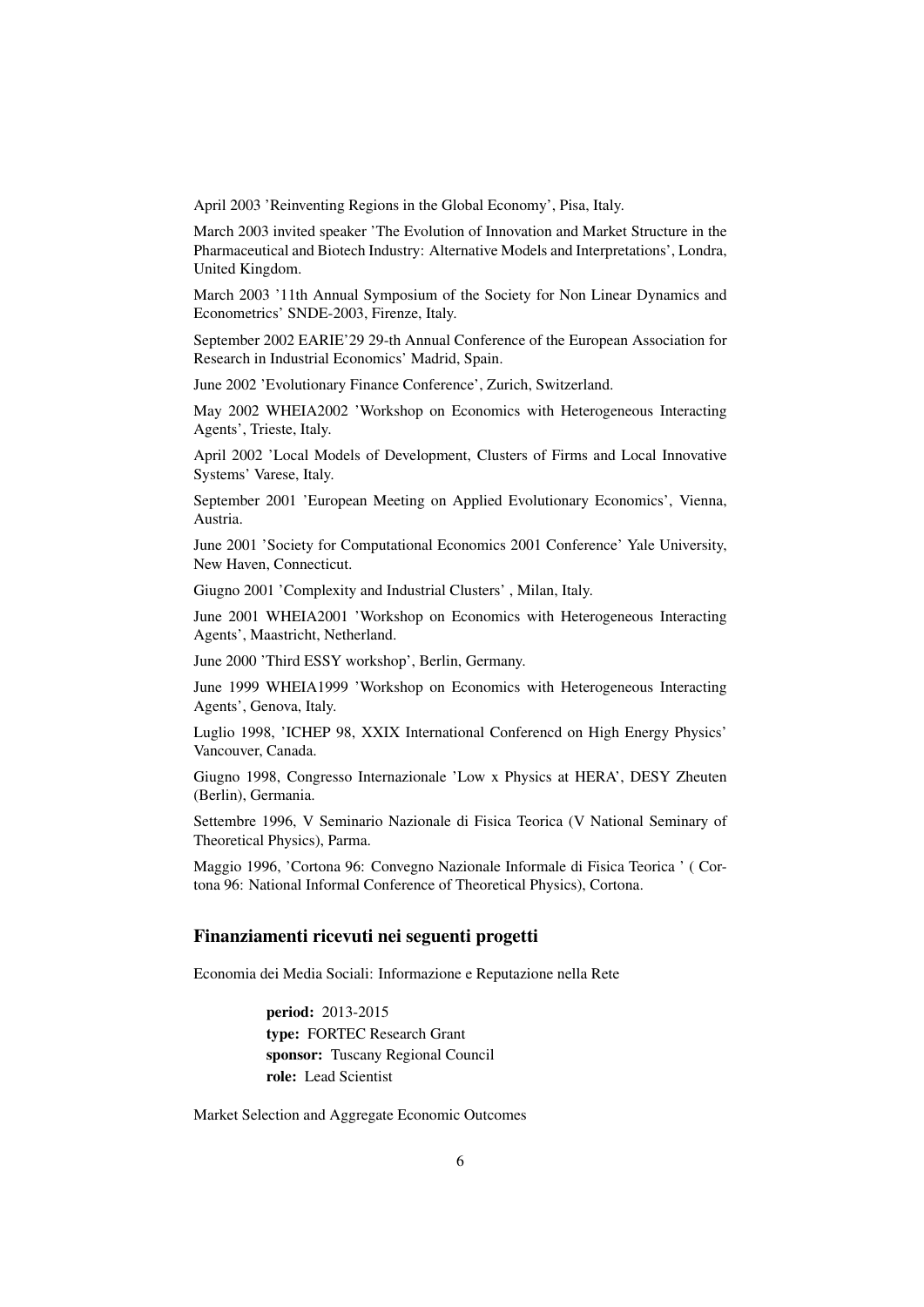period: 2013-2015 type: MARIE CURIE INTERNATIONAL OUTGOING FEL-LOWSHIPS sponsor: European Commission role: Primary Coordinator

The growth of firms and countries

period: 2011-2013 type: PRIN (Project of Relevant National Interest) sponsor: Italian Ministry of University and Research role: Coordinator

#### Micro-dyn

period: 2006-2010 type: Integrated Project in FP 6 sponsor: European Commission role: External Expert

Dissemination to and Interaction with Industry and other stakeholders

period: 2007-2009 pype: Work Package, DIME Network of Excellence sponsor: European Commission role: Coordinator

CO3 - Common Complex Collective Phenomena in Statistical Mechanics , Society, Economics and Biology

> period: 2005-2009 type: Specific Targeted Research Project sponsor: European Commission role: Member

Market Dynamics: analytical tools, empirical regularities and experimental results

period: 2006-2008 type: Work Package, DIME Network of Excellence sponsor: European Commission role: Coordinator

Apprendimento e interazioni compettive nei modelli di evoluzione delle insustrie

period: 2004-2006 type: PRIN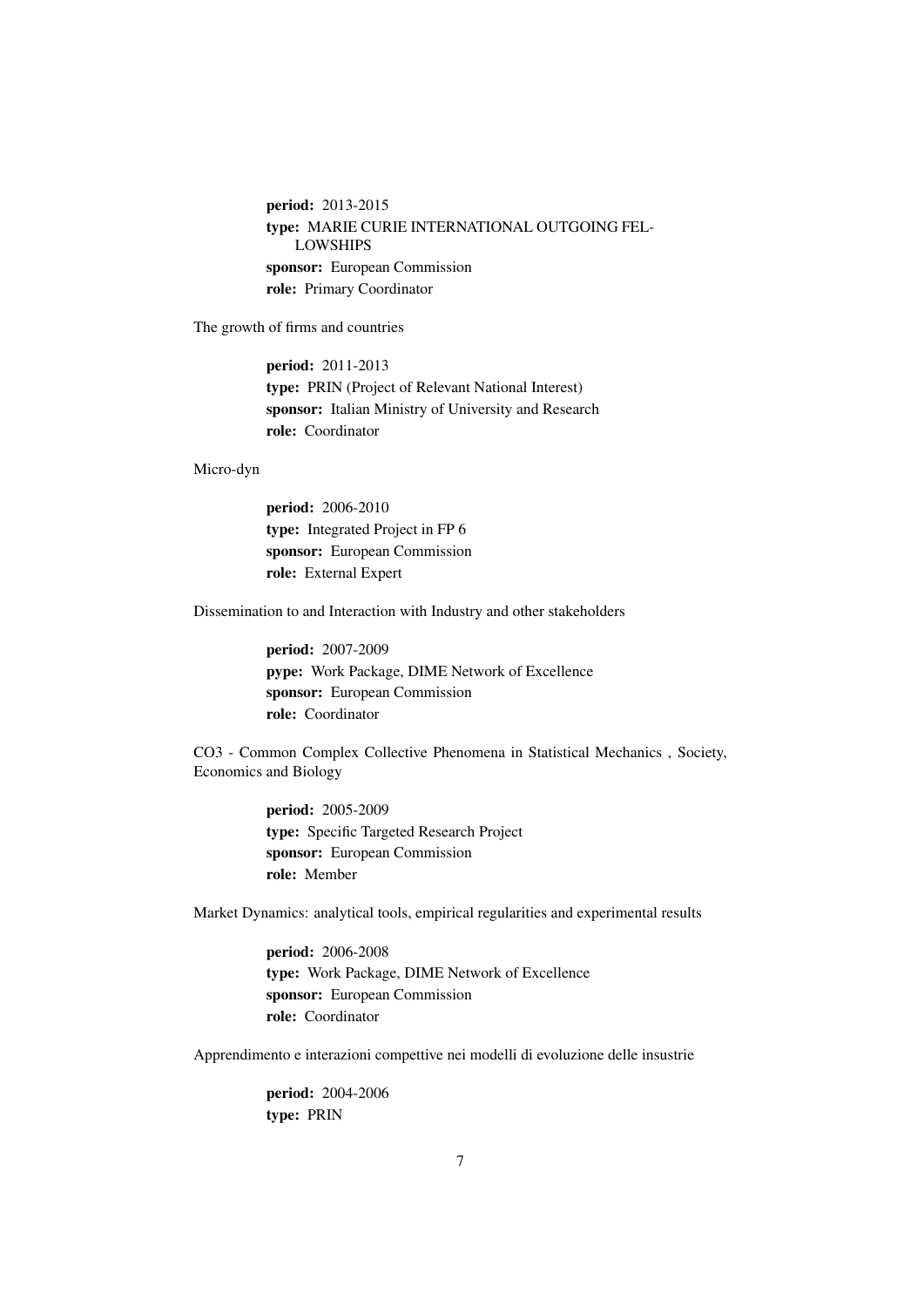sponsor: Italian Ministry of University and Research role: Member

Modelli dinamici dei mercati finanziari e analisi delle serie storiche ad alta frequenza: dai processi stocastici alla gestione del rischio

> period: 2002-2003 type: Programma di Ricerca di Rilevante Interesse sponsor: Scuola Superiore Sant'Anna role: Coordinator

Mercati ed istituzioni: dinamiche di apprendimento e strutture di interazione

period: 2001-2002 type: Programma di Ricerca di Rilevante Interesse sponsor: Scuola Superiore Sant'Anna role: Member

Structures and dynamics of industries and markets

period: 2001-2002 type: FIRB sponsor: Italian Ministry of University and Research role: Member

Metodi e modelli statistici per dati macroeconomici e industriali: analisi sezionali e temporali

> period: 2002 type: Coordinated project - AGENZIA 2000 sponsor: CNR role: Member

Modelli dinamici per la crescita e diversificazione dell'impresa

period: 1999-2001 type: Progetti Giovani Ricercatori sponsor: CNR role: Coordinator

## Pubblicazioni principali in Economia

### Pubblicazioni su riviste internazionali

G. Bottazzi and M. Grazzi, Dynamics of productivity and cost of labor: Evidence from Italian manufacturing firms, Bulletin of Economic Research, DOI:10.1111/boer.12014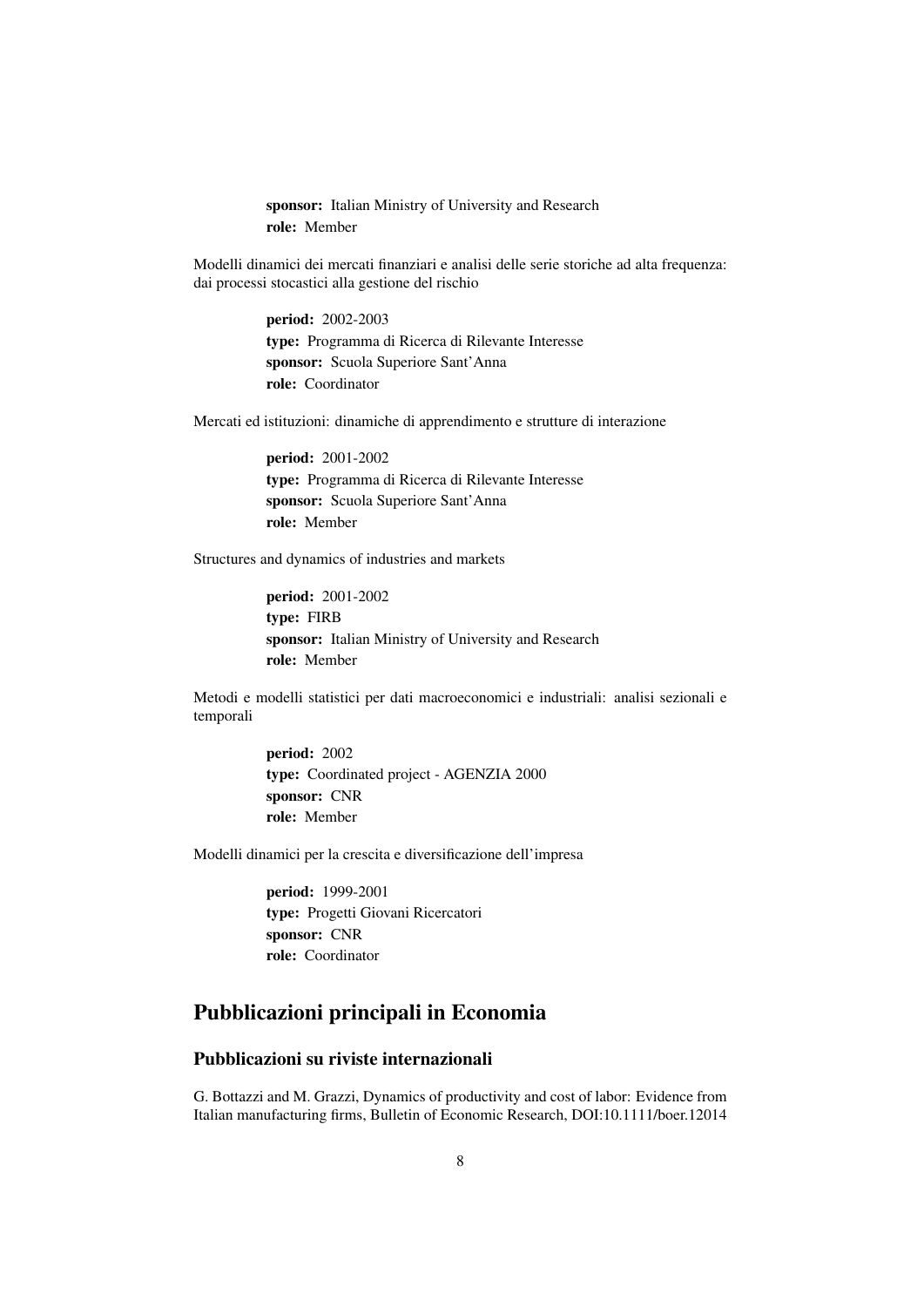G. Bottazzi and P. Dindo, Globalizing knowledge: how technological openness affects output, spatial inequality and welfare levels, Journal of Regional Science, DOI:10.1111/jors.12034

G. Bottazzi and U. Gragnolati, Cities and clusters: economy-wide and sector-specific effects in corporate location, Regional Studies, DOI:10.1080/00343404.2012.739281

G. Bottazzi, A. Secchi, F. Tamagni, Financial Constraints and Firm Dynamics, Small Business Economics, DOI:10.1007/s11187-012-9465-5

G. Bottazzi and P. Dindo, Selection in asset markets: the good, the bad, and the unknown, Journal of Evolutionary Economics, Volume 23, Issue 3, pp 641-661, July 2013.

G. Bottazzi and P. Dindo, Evolution and Market Behavior in Economics and Finance: introduction to the special issue, Journal of Evolutionary Economics, Volume 23, Issue 3, pp 507-512, July 2013

M. Anufriev and G. Bottazzi Asset Pricing with Heterogeneous Investment Horizons, Studies in Nonlinear Dynamics & Econometrics, Studies in Nonlinear Dynamics & Econometrics, 16(4), 2012..

G. Bottazzi and F. Tamagni, Big and fragile: when size does not shield from defaults, Applied Economics Letters, 18(14), pp. 1401-1404, 2011.

G. Bottazzi and A. Secchi, A New Class of Asymmetric Exponential Power Densities with Applications to Economics and Finance, Industrial and Corporate Change, Industrial and Corporate Change, 20(4), pp. 991-1030, 2011.

G. Bottazzi, M. Grazzi, A. Secchi, F. Tamagni, Financial and Economic Determinants of Firm Default, Journal of Evolutionary Economics, 21(3), pp. 373-406, 2011.

G. Bottazzi, G. Devetag, F. Pancotto, Does Volatility matter? Expectations of price return and variability in an asset pricing experiment, Journal of Economic Behavior & Organization, Journal of Economic Behavior & Organization, 77, pp. 124-146, 2011.

G.Bottazzi, A.Coad, N.Jacoby and A.Secchi, Corporate growth and industrial dynamics: evidence from French manufacturing, Applied Economics, 43 (1), pp.103-116, 2011.

M. Anufriev and G. Bottazzi, Market Equilibria under Procedural Rationality, Journal of Mathematical Economics, 46 (6), pp. 1140–1172, 2010.

G. Bottazzi, G. Dosi, N. Jacoby, A. Secchi, F. Tamagni, Corporate performances and market selection. Some comparative evidence, Industrial and Corporate Change, 19 (6), pp. 1953-1996, 2010.

G.Bottazzi and M.Grazzi, Wage-size relation and the structure of work-force composition in Italian Manufacturing Firms, Cambridge Journal of Economics, Volume 34, Number 4 pp. 649-669, 2010.

G.Bottazzi, On the Irreconcilability of Pareto and Gibrat Laws, Physica A, 388, 7, pp. 1133-1136, 2009.

G.Bottazzi, A.Secchi and F.Tamagni, Productivity, Profitability and Financial Performance, Industrial and Corporate Change, 17, pp.711-751, 2008.

G.Bottazzi, G. Fagiolo, G.Dosi and A. Secchi, Sectoral and Geographical Specificities in the Spatial Structure of Economic Activities, Structural Change and Economic Dynamics, 19, pp. 189-202, 2008.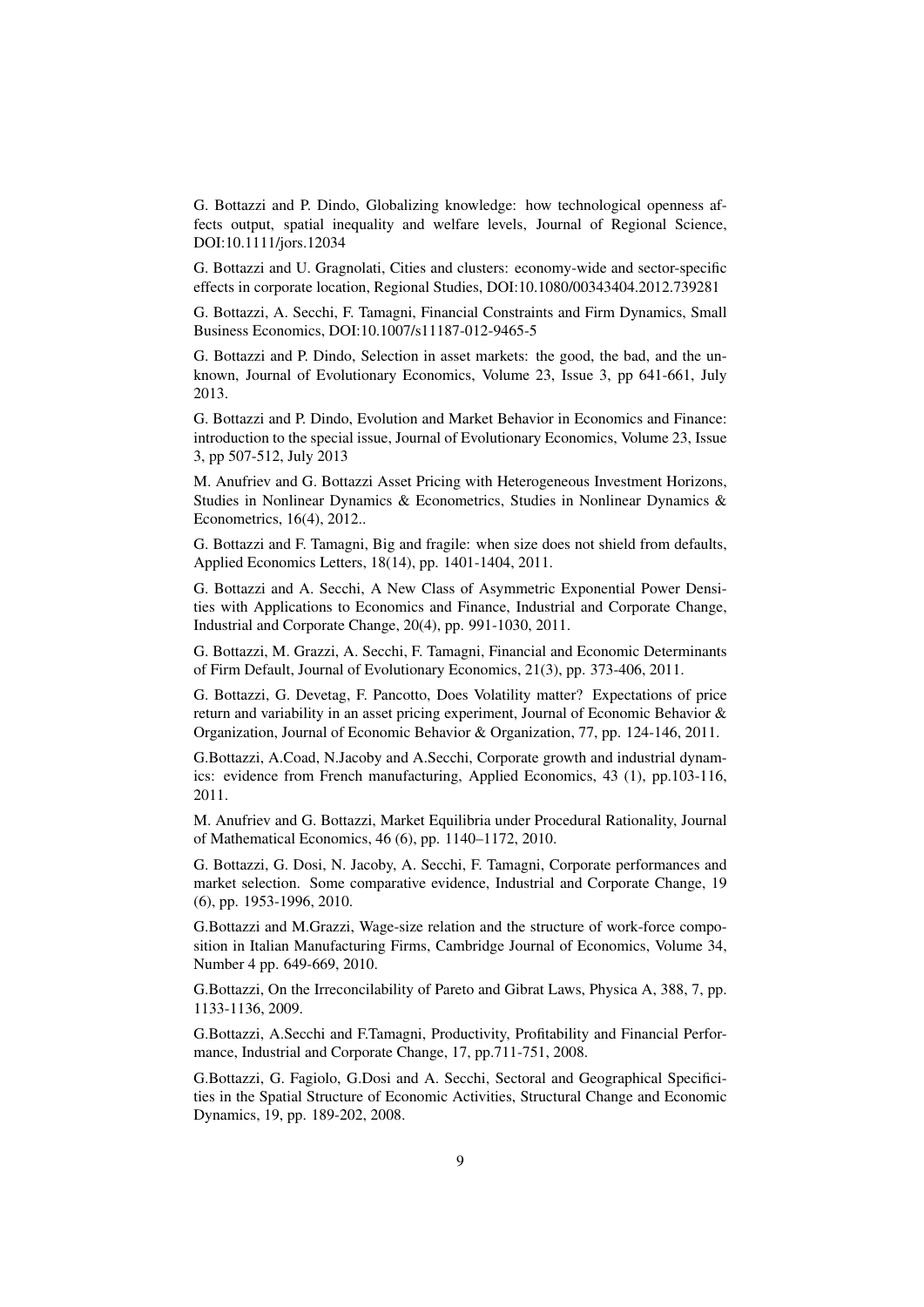G.Bottazzi, On the relationship between firms' size and growth rate, Economics Bulletin, 3, 8, pp. 1-7, 2008.

G.Bottazzi, G. Fagiolo, G.Dosi and A. Secchi, Modeling Industrial Evolution in Geographical Space, Journal of Economic Geography, 7, pp. 651-672, 2007.

G.Bottazzi and G.Devetag, Competition and Coordination in Experimental Minority Games, Journal of Evolutionary Economics, 17, pp. 241-275, 2007.

G.Bottazzi, E.Cefis, G.Dosi and A.Secchi, Invariances and Diversities in the Evolution of Italian Manufacturing Industry, Small Business Economics, 29, pp. 137-159, 2007.

G.Bottazzi and A.Secchi, Gibrat's Law and Diversification, Industrial and Corporate Change, 15, pp. 847-875, 2006.

M.Anufriev, G.Bottazzi and F.Pancotto, Equilibria, Stability and Asymptotic Dominance in a Speculative Market with Heterogeneous Agents, Journal of Economic Dynamics and Control, 30, pp. 1787-1835, 2006.

G.Bottazzi and A.Secchi, Explaining the Distribution of Firms Growth Rates, Rand Journal of Economics, vol. 37, no. 3, 2006.

G.Bottazzi, M.Grazzi and A.Secchi, Characterizing the Production Process: A Disaggregated Analysis of Italian Manufacturing Firms, Rivista di Politica Economica, I-II, pp. 243-270, 2005.

G.Bottazzi and A.Secchi, Growth and Diversification Patterns of the Worldwide Pharmaceutical Industry, Review of Industrial Organization, 26, pp. 195-216, 2005.

G.Bottazzi, G.Dosi and I.Rebesco, Institutional Architectures and Behavioral Ecologies in the Dynamics of Financial Markets, Journal of Mathematical Economics, vol. 41, pp. 197-228, 2005.

G.Bottazzi, M.Grazzi and A.Secchi, Input Output Scaling Relations in Italian Manufacturing Firms, Physica A, 355, pp. 95-102, 2005.

G.Bottazzi, S.Sapio and A.Secchi, Some Statistical Investigations on the Nature and Dynamics of Electricity Prices, Physica A, 355, pp. 54-61, 2005.

G.Bottazzi, A.Secchi, Common Properties and Sectoral Specificities in the Dynamics of U.S. Manufacturing Companies, Review of Industrial Organization, vol. 23, pp. 217-232, 2003.

G.Bottazzi, A.Secchi, Why are distributions of firm growth rates tent-shaped , Economic Letters vol. 80 pp.415-420, 2003.

G.Bottazzi, G. Devetag, A Laboratory Experiment on the Minority Game, Physica A vol. 324 pp. 124-132, 2003.

G.Bottazzi, A. Secchi, A Stochastic Model of Firm Growth, Physica A vol. 324 pp. 213-219, 2003.

G.Bottazzi, G.Devetag, G.Dosi, Learning and emergent coordination in speculative markets: some properties of "minority game" dynamics, Simulation Modeling Practice and Theory, 10, pp. 321-347, 2002.

G.Bottazzi, E.Cefis, G.Dosi, Corporate Growth and Industrial Structure. Some Evidence from the Italian Manufacturing Industry, Industrial and Corporate Change 2, 4, 2002.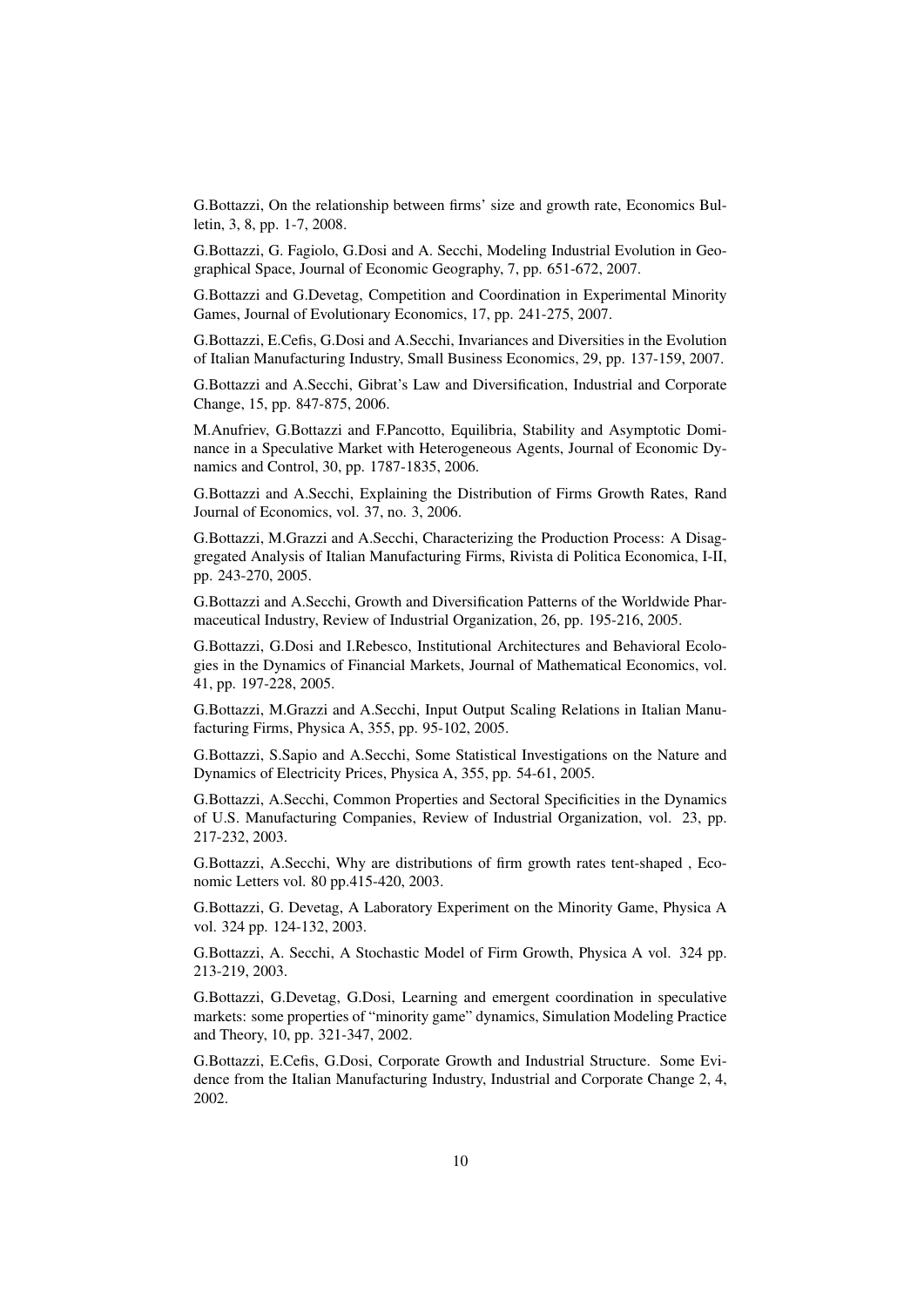G.Bottazzi, G.Dosi and G.Rocchetti, Modes of Knowledge Accumulation, Entry Regimes and Patterns of Industrial Evolution, Industrial and Corporate Change 10, 3, 2001.

G.Bottazzi, G.Dosi, M.Lippi, F.Pammolli, M.Riccaboni, Innovation and Corporate Growth in the Evolution of the Drug Industry, International Journal of Industrial Organization, vol. 19, pp. 1161-1187, 2001.

#### Pubblicazioni in raccolte e antologie

G.Bottazzi and A.Secchi, Financial fragility and the distribution of firm growth rates, in A.M.Ferragina and E. Taymaz (eds) "Innovation, Globalization and Firm Dynamics: Lessons for Enterprise Policy", in corso di pubblicazione.

G.Bottazzi and P.Dindo, An evolutionary model of firms location with technological externality, in R.A.Boschma and R.Martin (eds.) "Handbook on Evolutionary Economic Geography", Edward Elgar, Cheltenham, 2010.

G.Bottazzi and M.Grazzi, Dinamiche della produttivit'a e del costo del lavoro nelle imprese manifatturiere italiane" in Produttivit'a e cambiamento nell'industria italiana, Laura Rondi e Francesco Silva (eds.), il Mulino, 2009.

G.Bottazzi and P.Dindo, An evolutionary model of firms location with technological externality, in R.A.Boschma and R.Martin (eds.) "Handbook on Evolutionary Economic Geography", Edward Elgar, Cheltenham, 2009.

G.Bottazzi and S.Sapio, Power Exponential Price Returns in Day-ahead Power Exchanges, in A. Chatterjee and B. K. Chakrabarti (eds) "Econophysics of Markets and Business Networks", New Economic Windows, Springer Verlag, Berlin, 2007.

G.Bottazzi, M. Grazzi e A. Secchi, Characterizing the Production Process: A Disaggregated Analysis of Italian Manufacturing Firms, in M.Malgarini and G. Piga (eds) "Capital Accumulation, Productivity and Growth", Palgrave Macmillan, New York, 2006.

G.Bottazzi and A. Secchi, Self-reinforcing Dynamics and the evolution of business firms, in A.Pyka and and H.Hanusch (eds.) "Applied Evolutionary Economics and the Knowledge-Based Economy", Edward Elgar, Cheltenham, 2006.

M.Anufriev and G. Bottazzi, Noisy Trading in the Large Market Limit, in P.Mathieu, B.Beaufils and O.Brandouy (eds.) "Artificial Economics: Agent-based Methods in Finance, Game Theory and Their Applications", Lecture Notes in Economics and Mathematical Systems vol.564, Springer-Verlag, Berlin, 2006.

G.Bottazzi, G Dosi, and G. Fagiolo, On Sectoral Specificities in the Geography of Corporate Location, in Breschi, S. and Malerba, F. (Eds.) "Clusters, networks and innovation", Oxford University Press, Oxford, U.K., 2006.

G.Bottazzi, F.Pammolli and A.Secchi, The Dynamics of Growth and Diversification of the Large Pharmaceutical Companie,, in M. Mazzucato and G. Dosi (Eds.) 'Knowledge Accumulation and Industry Evolution: the Case of Pharma-Biotech', Cambridge University Press, 2005.

G.Bottazzi, M. G. Devetag, Expectations structure in asset pricing experiments, in T.Lux, S.Reitz and E.Samanidou (Eds.) "Nonlinear Dynamics and Heterogeneous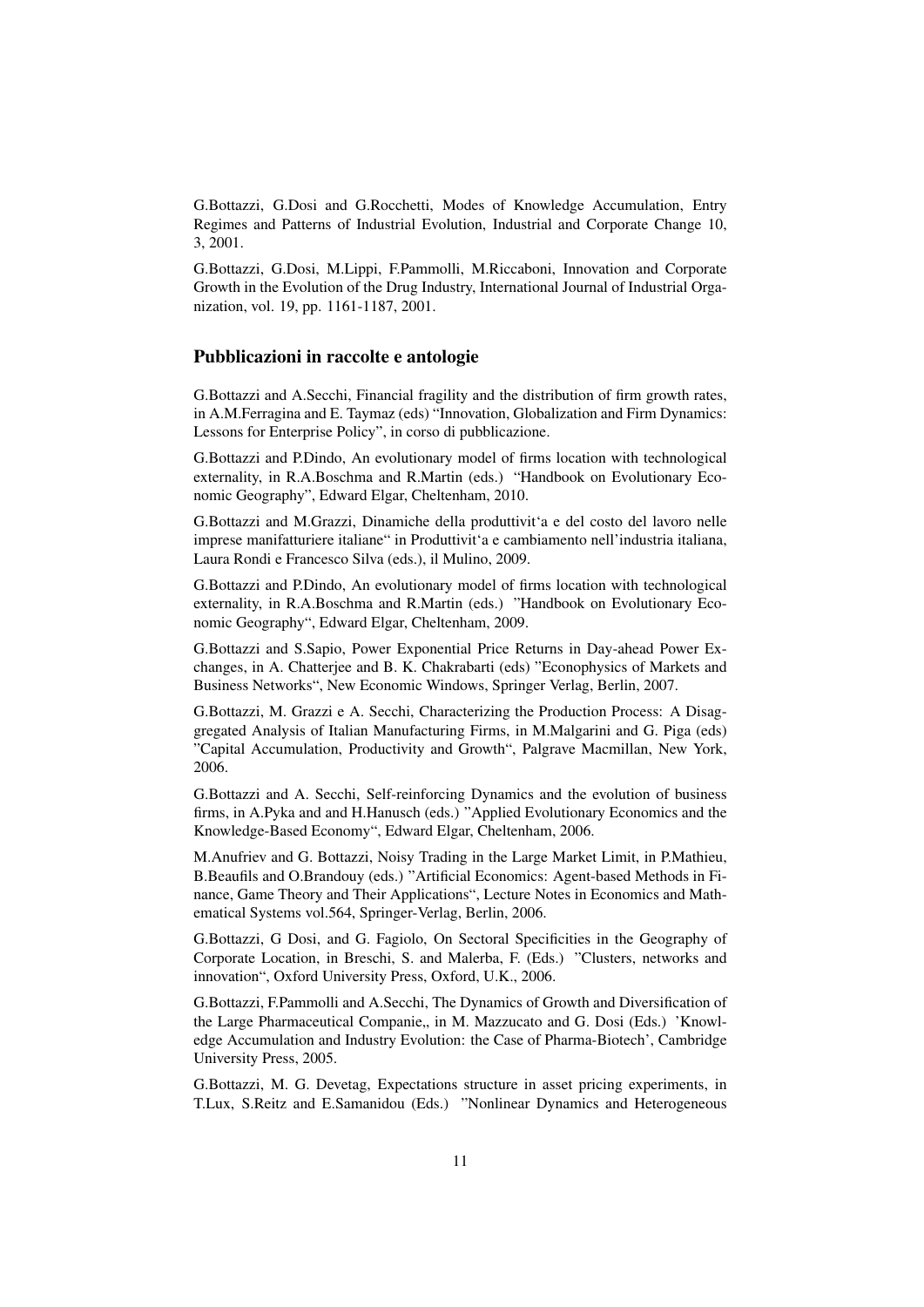Interacting Agents" Lecture Notes in Economics and Mathematical Systems 550, Springer Verlag, Berlin, 2005.

G.Bottazzi, G.Devetag, G.Dosi, Adaptive Learning and Emergent Coordination in Minority Games, in R.Cowan and N.Jonard Eds. "Heterogeneous Agents, Interactions and Economic Performance" Lecture Notes in Economics and Mathematical Systems 521, Springer Verlag, Berlin, 2003.

G.Bottazzi, E.Cefis, G.Dosi e A.Secchi, Crescita dell'impresa e struttura industriale: evidenze empiriche sull'industria manifatturiera italiana, in D. Delli Gatti e M.Gallegati (eds.) Eterogeneita' degli agenti economici ed interazione sociale: teorie e verifiche empiriche, Il Mulino, Bologna, 2003.

G.Bottazzi, G.Fagiolo, G.Dosi, On the ubiquitous nature of the agglomeration economies and their limits, in A. Quadro Curzio and M.Fortis eds. 'Complexity and Industrial Cluster', Physica-Verlag, Heidelberg, 2002.

G.Bottazzi, G.Fagiolo, G.Dosi, Sulla onnipresenza delle economie di agglomerazione e le loro diverse determinanti: alcune note, in A. Quadro Curzio and M. Fortis (a cura di) 'Complessita' e distretti industriali: dinamiche, modelli, casi reali', Il Mulino Collana della Fondazione Edison, pp. 265-298, Bologna, 2002.

### Pubblicazioni in atti di congressi

G.Bottazzi, A Simple Micro-Model of Market Dynamics. Part I: The 'Homogeneous Agents' Deterministic Limit, forthcoming on the Proceedings of the WEHIA 2002 Conference.

G.Bottazzi, M. G. Devetag, Coordination and Self-Organization in Minority Games: Experimental Evidence, forthcoming on the Proceedings of the WEHIA 2002 Conference.

M.Anufriev, G. Bottazzi and F. Pancotto, Speculative Equilibria and Asymptotic Dominance in a Market with Adaptive CRRA Traders, in Abbot, D., Bouchard, J.P., Gabaix, X., and McCauley, J.L. "Noise and Fluctuations in Econophysics and Finance" SPIE Conference Proceedings, vol. 5848, SPIE, WA, 2005.

### Curatele editoriali

Evolution and market behavior in economics and finance, Giulio Bottazzi and Pietro Dindo (eds), Journal of Evolutionary Economics (special issue), in corso di pubblicazione.

Productivity, profitability and growth: the empiric of firm dynamics, Giulio Bottazzi and Angelo Secchi (eds.), Industrial and Corporate Change 23(4), 2012.

### Working Papers

M. Anufriev, G. Bottazzi, M. Marsili, P. Pin, Excess Covariance and Dynamic Instability in a Multi-Asset Model, CeNDEF Working Papers 11-09, (2011)

G. Bottazzi P. Dindo Selection in asset markets: the good, the bad, and the unknown, L.E.M. Working Paper n. 2010-20, Scuola Superiore Sant'Anna, (2011).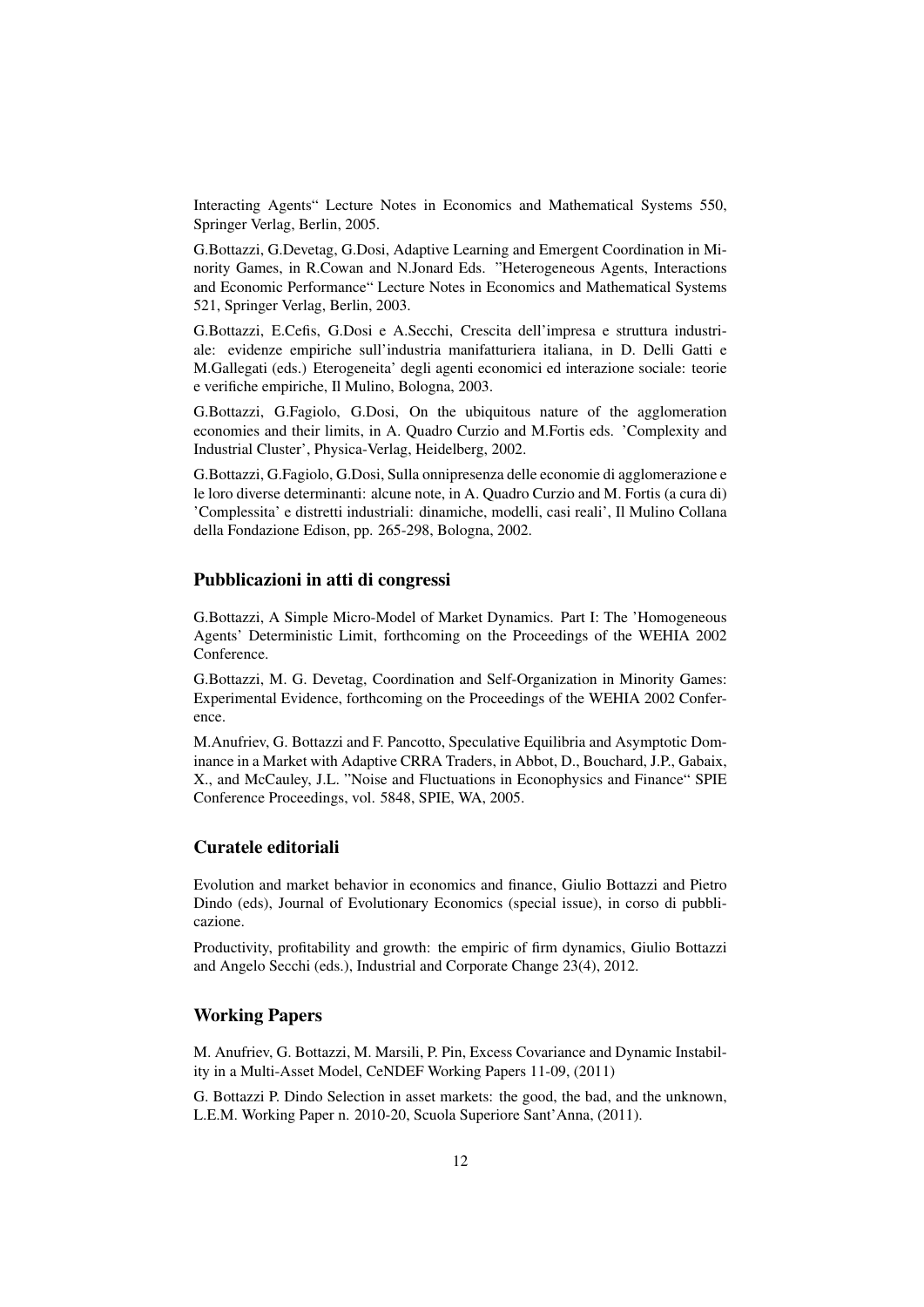G. Bottazzi, P. Dindo, Evolution and market behavior with endogenous investment rules, L.E.M. Working Paper n. 2010-20, Scuola Superiore Sant'Anna, (2010).

G. Bottazzi, U. Gragnolati, Cities and clusters: economy-wide and sector-specific effects in corporate location, L.E.M. Working Paper n. 2010-16, Scuola Superiore Sant'Anna, (2010).

G. Bottazzi, D. Pirino, Measuring Industry Relatedness and Corporate Coherence, L.E.M. Working Paper n. 2010-10, Scuola Superiore Sant'Anna, (2010).

G. Bottazzi, F. Tamagni, Is Bigger Always Better ? The effect of Size on Defaults, L.E.M. Working Paper n. 2010-07, Scuola Superiore Sant'Anna, (2010).

G. Bottazzi, M. Grazzi, A. Secchi, F. Tamagni, Financial and Economic Determinants of Firm Default, L.E.M. Working Paper n. 2009-06, Scuola Superiore Sant'Anna, (2009).

G.Bottazzi, G.Devetag and F.Pancotto, Does Volatility matter? Expectations of price return and variability in an asset pricing experiment,L.E.M. Working Paper n. 2009-2, Scuola Superiore Sant'Anna, (2009).

G. Bottazzi and P. Dindo, An evolutionary model of firms location with technological externalities, L.E.M. Working Paper n. 2008-27, Scuola Superiore Sant'Anna (2008).

G.Bottazzi and P.Dindo, Localized technological externalities and the geographical distribution of firms, L.E.M. Working Paper n. 2008-11, Scuola Superiore Sant'Anna (2008).

G.Bottazzi, M.Grazzi, A.Secchi and F.Tamagni, Assessing the Impact of Credit Ratings and Economic Performance on Firm Default, L.E.M. Working Paper n. 2007-15, Scuola Superiore Sant'Anna (2007).

G.Bottazzi, A comment on the relationship between firms' size and growth rate, L.E.M. Working Paper n. 2007-11, Scuola Superiore Sant'Anna (2007).

G.Bottazzi, On the Irreconcilability of Pareto and Gibrat Laws, L.E.M. Working Paper n. 2007-10, Scuola Superiore Sant'Anna (2007).

G.Bottazzi, On the Pareto Type III Distribution, L.E.M. Working Paper n.2007-08, Scuola Superiore Sant'Anna (2007).

G.Bottazzi, G. Dosi, G. Fagiolo and A. Secchi, Modeling Industrial Evolution in Geographical Space, L.E.M. Working Paper n. 2007-06, S.Anna School (2007).

G.Bottazzi and M. Grazzi, Wage structure in Italian Manufacturing firms, L.E.M. Working Paper n. 2007-05, Scuola Superiore Sant'Anna (2007).

G.Bottazzi and A.Secchi, Maximum Likelihood Estimation of the Symmetric and Asymmetric Exponential Power Distribution, L.E.M. Working Paper n. 2006-19, Scuola Superiore Sant'Anna (2006).

G.Bottazzi, A.Secchi and F.Tamagni, Productivity, Profitability and Financial Fragility: Empirical Evidence from Italian Business Firms, L.E.M. Working Paper n.2006-08, Scuola Superiore Sant'Anna (2006).

G.Bottazzi, A.Secchi and F.Tamagni, Financial Fragility and Growth Dynamics of Italian Business Firms, L.E.M. Working Paper n.2006-07, S.Anna School (2006).

G.Bottazzi, A. Coad, N. Jacoby and A. Secchi, Corporate Growth and Industrial Dynamics: Evidence from French Manufacturing, L.E.M. Working Paper n.2005-21, Scuola Superiore Sant'Anna (2005).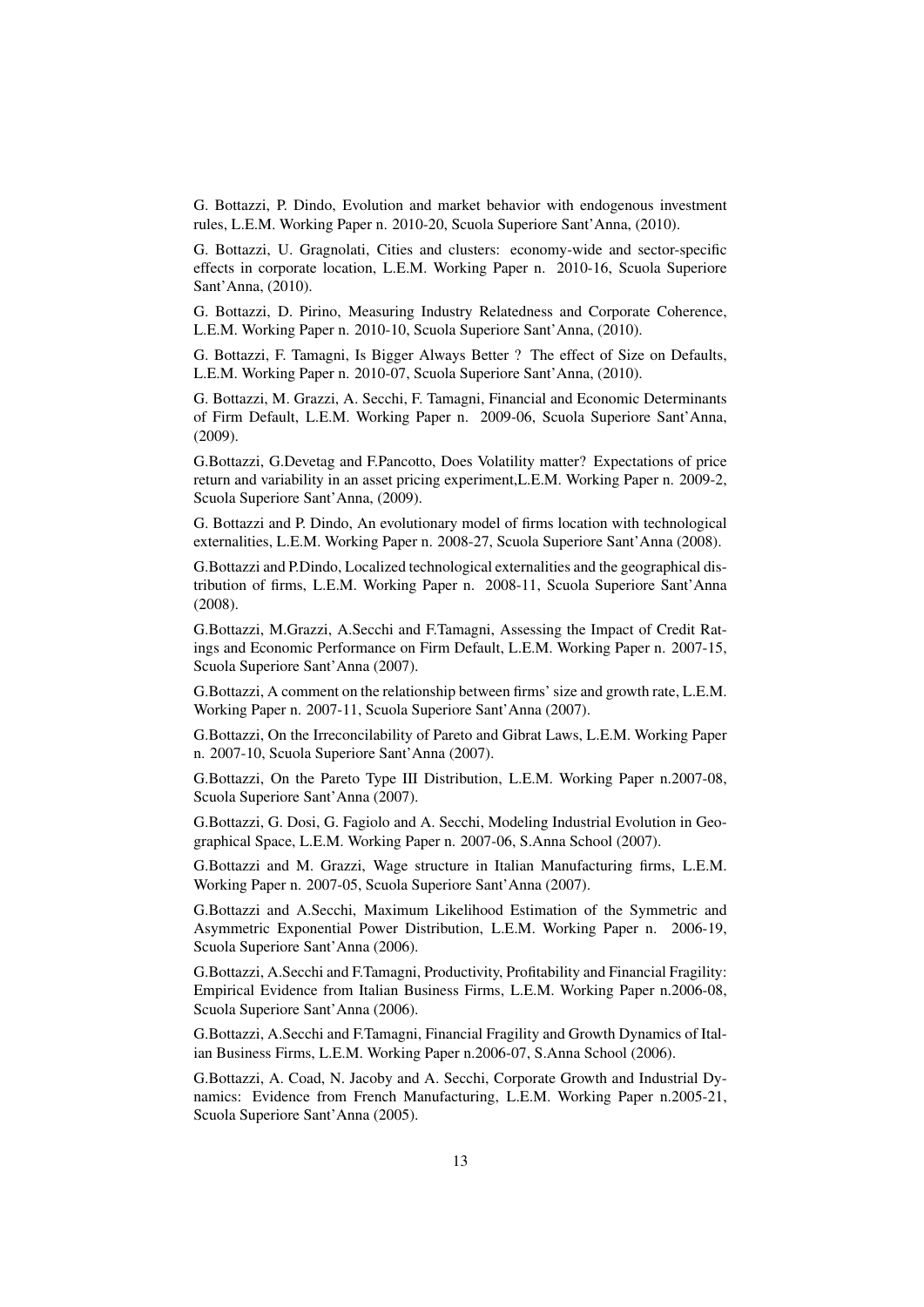G.Bottazzi and A. Secchi, Explaining the Distribution of Firms Growth Rates, L.E.M. Working Paper n. 2005-16, Scuola Sant'Anna, Pisa (2005).

M.Anufriev and G.Bottazzi, Price and Wealth Dynamics in a Speculative Market with an Arbitrary Number of Generic Technical Traders, L.E.M. Working Paper n. 2005-16, Scuola Superiore Sant'Anna, Pisa (2005).

G.Bottazzi, M. Grazzi and A. Secchi, Characterising the Production Process: A Disaggregated Analysis of Italian Manufacturing Firms, L.E.M. Working Paper n. 2004-24, Scuola Sant'Anna, Pisa.

G.Bottazzi, M. Anoufriev and F. Pancotto, Price and Wealth Asymptotic Dynamics with CRRA Technical Trading Strategies, L.E.M. Working Paper n.2004-23, Scuola Superiore Sant'Anna, Pisa.

G.Bottazzi and M. Anoufriev, Asset Pricing Model with Heterogeneous Investment Horizons, L.E.M. Working Paper n. 2004-22, Scuola Superiore Sant'Anna, Pisa.

G.Bottazzi, G. Dosi, G. Fagiolo, A. Secchi, Sectoral and Geographical Specificities in the Spatial Structure of Economic Activities, L.E.M. Working Paper n. 2004-21, Scuola Superiore Sant'Anna, Pisa.

G.Bottazzi, Subbotools User's Manual, L.E.M. Working Paper n. 2004-14, Scuola Superiore Sant'Anna, Pisa.

G.Bottazzi, A.Sapio and A.Secchi, Some Statistical Investigations on the Nature and Dynamics of Electricity Prices,, L.E.M. Working Paper n.2004-13, Scuola Superiore Sant'Anna, Pisa.

G.Bottazzi and A.Secchi, On the Laplace Shape of the Distribution of Firms Growth Rates, Working Paper n. 41, School of Economics - Free University of Bozen, Bolzano (2004).

G.Bottazzi, E.Cefis, G.Dosi and A.Secchi, Invariances and Diversities in the Evolution of Manufacturing Industries, L.E.M. Working Paper n. 2003-21, Scuola Superiore Sant'Anna (2003).

G.Bottazzi and G. Devetag, Expectations structure in asset pricing experiments, L.E.M. Working Paper n. 2003-19, S.Anna School (2003).

G.Bottazzi and A.Secchi, Sectoral Specifities in the Dynamics of U.S. Manufacturing Firms, L.E.M. Working Paper n. 2003-18, Scuola Superiore Sant'Anna (2003).

G.Bottazzi, G.Dosi and I.Rebesco, Institutional Architectures and Behavioral Ecologies in the Dynamics of Financial Markets: a Preliminary Investigation, L.E.M. Working Paper n. 2002-24, S.Anna School (2002).

G.Bottazzi, G.Dosi and G.Fagiolo, Mapping Sectoral Patterns of Technological Accumulation into the Geography of Corporate Locations. A Simple Model and Some Promising Evidence, L.E.M. Working Paper n. 2002-21, Scuola Superiore Sant'Anna (2002).

G.Bottazzi, A. Secchi, On The Laplace Distribution of Firms Growth Rates, L.E.M. Working Paper n. 2002-20, Scuola Superiore Sant'Anna (2002).

G.Bottazzi, A Simple Micro-Model of Market Dynamics Part I: The Large Market Deterministic Limit, L.E.M. Working Paper n. 2002-10, Scuola Superiore Sant'Anna (2002).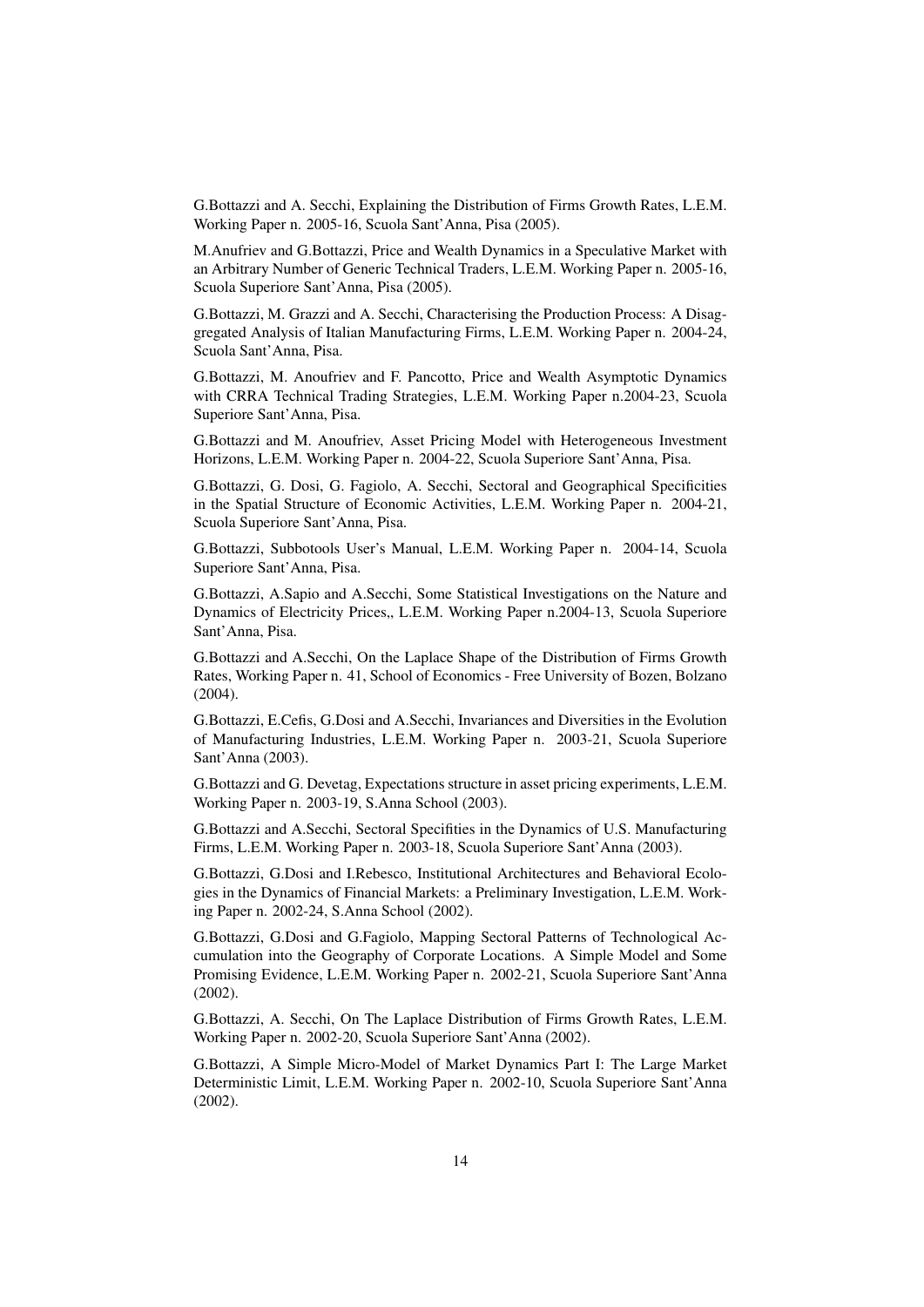G.Bottazzi and G.Devetag, Coordination and Self-Organization in Minority Games: Experimental Evidence, L.E.M. Working Paper n. 2002-09, Scuola Superiore Sant'Anna (2002).

G.Bottazzi, G.Dosi and G.Fagiolo, On the Ubiquitous Nature of the Agglomeration Economies and their Diverse Determinants: Some Notes, L.E.M. Working Paper n. 2001-10, Scuola Superiore Sant'Anna (2001).

G.Bottazzi, E.Cefis, G.Dosi, Corporate Growth and Industrial Structure. Some Evidence from the Italian Manufacturing Industry, L.E.M. Working Paper n. 2001-08, Scuola Superiore Sant'Anna (2001).

G.Bottazzi, G. Dosi and G. Rocchetti, Modes of Knowledge Accumulation, Entry Regimes and Patterns of Industrial Evolution, L.E.M. Working Paper n. 2001-06, Scuola Superiore Sant'Anna (2001)

G.Bottazzi, Firm Diversification and the Law of Proportionate Effect , L.E.M. Working Paper n. 2001-01, S.Anna School (2001).

G.Bottazzi, G.Dosi, M.Lippi, F.Pammolli, M.Riccaboni, Processes of corporate growth in the evolution of an innovation-driven industry: The case of pharmaceuticals, LEM Workig Paper, Scuola Superiore Sant'Anna (2000)

G.Bottazzi, G, Devetag and G. Dosi, Adaptive Learning and Emergent Coordination in Minority Games, L.E.M. Working Paper n. 1999-24, Scuola Superiore Sant'Anna (1999)

### Altre pubblicazioni

### Riviste internazionali e contributi a raccolte

F.Cernuschi, N.Ludwig, P.Teruzzi and G.Bottazzi, A critical analysis and possible modifications of two analytical model for defects sizing using Video Pulse Thermography", in D.Balageas, G.Busse and G.M.Carlomagno Eds. "Quantitative Infrared Thermography" Akademickie Centrum Graficzno-Marketingowe Lodart S.A. (Lodz Polland 1999).

G.Bottazzi, G.Marchesini, G.P.Salam, M.Scorletti,, Small \$x\$ one particle inclusive quantities in the CCFM approach, Journal of High Energy Physics 12 (1998) 011

G.Bottazzi, G. Marchesini, G.P. Salam, M. Scorletti,, Structure functions and angular ordering at small \$x\$,. Nuclear Physics B 505 (1997) p. 366.

G.Bottazzi, G. Marchesini and M. Scorletti.. Final State Properties in OCD Branching Processes at Small \$x\$, Nuclear Physics B (Proc. Suppl.) 51C (1996) 250.

### Atti

G.Bottazzi, G. Marchesini and M. Scorletti,, Coherence and Final States in DIS at Small \$x\$,. in "Deep Inelastic Scattering and Related Phenomena", Proceedings of the DIS96 Conference, G. D'Agostini and A. Nigro editors, World Scientific (Singapore 1997).